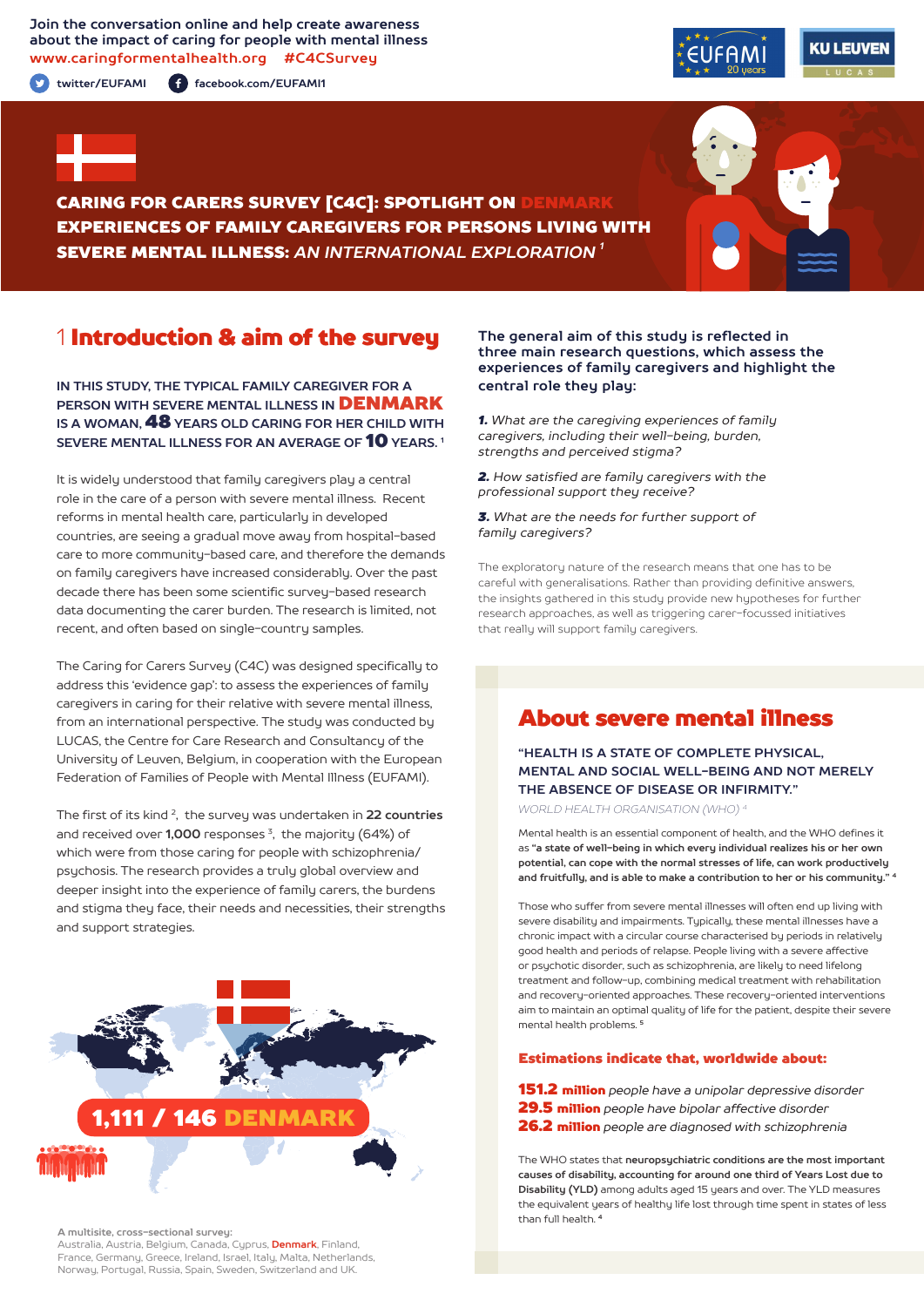# 2 The value of caregivers

"CARERS FOR PEOPLE AFFECTED BY SCHIZOPHRENIA OFTEN FEEL UNDERVALUED. DURING EARLY PSYCHOSIS, INTERVENTIONS AIMED AT THE FAMILY CAN FACILITATE PATIENT IDENTIFICATION, IMPROVE THE EMOTIONAL WELL-BEING OF FAMILY MEMBERS AND SUPPORT CARERS IN THEIR UNQUESTIONABLY IMPORTANT ROLE IN PROMOTING REMISSION AND RECOVERY." *EUFAMI 6*

Traditionally, people living with a severe mental illness require intensive treatment and, in many countries, may **reside in specialised hospitals. However, in between periods of relapse, most people with severe mental illness such as schizophrenia or depression live in the community and are cared for by their relatives.** Thus, both in practice, policy and research, there is growing attention to the needs of family caregivers.

**In practice** - Almost half of the family caregivers in **Denmark** who took part in the survey live with the patient all or some of the time. However, the report reveals that living with the patient or not does not necessarily reduce the burden of the caregiving role.<sup>1</sup>

### **INTERNATIONALLY,** 4 OUT OF 10 **PEOPLE CARED FOR IN THIS SURVEY LIVE AT HOME WITH THEIR CARER. 1**

### **FROM A GLOBAL PERSPECTIVE, MORE THAN** 3 OUT OF 4 **(76%) WERE CARING FOR THEIR SON OR DAUGHTER, 10% WERE CARING FOR A PARTNER OR SPOUSE AND 7% FOR THEIR BROTHER OR SISTER. 1**

In policu - Mental health policies, especially those in developed countries, are shifting towards more communitybased care. This policy shift is also reflected in the growing importance of patient and family support organisations, such as advocacy groups. The WHO Mental Health Atlas clarifies that family associations are present in 80% of the high-income countries and 39% of the low-income countries. In countries with family associations, 38% of these organisations frequently participate in legislation formation and implementation; about 42% are not routinely consulted and 20% of the family associations are rarely or not consulted. **<sup>4</sup>**

### **INTERNATIONALLY, THE REPRESENTATION OF EUFAMI** AND NATIONAL AND REGIONAL FAMILY MEMBER ORGANISATIONS, **AT POLICY LEVEL, IS** IMPORTANT FOR 90% **OF FAMILY CAREGIVERS. 1**

**FROM A GLOBAL PERSPECTIVE, AROUND 9 IN** 10 FAMILY CAREGIVERS **WANT MORE OPPORTUNITIES TO MEET, AND SHARE KNOWLEDGE AND EXPERIENCES, WITH PROFESSIONAL CARERS (93%), AS WELL AS OTHER FAMILY MEMBERS AND INFORMAL CARERS (90%). 1**

In research - The role of family caregivers has long been recognised. In the early 1950s research focussed on the role of families in the relapse of schizophrenia, examining 'Expressed Emotion' as a core theme. **7** The recent societal trend for reducing in-patient beds in mental health institutions and towards the more rapid discharge of the patient from hospital into the community has re-invigorated research into the role of family caregivers, and this is very much in line with caregiving research in other patient populations.

**FROM A GLOBAL PERSPECTIVE,** TWO THIRDS **OF THE PERSONS CARED FOR BY THE FAMILY CAREGIVER HAVE SCHIZOPHRENIA OR PSYCHOTIC ILLNESS. 1**

**INTERNATIONALLY, MORE THAN 1 IN 3 (37%) IS 'QUITE A BIT' OR 'A LOT' CONCERNED ABOUT THE PERSON THEY CARE FOR RELAPSING OR DETERIORATING. 1**

# 3 Study conclusions & Danish highlights

THE GREATEST NEED OF FAMILY CAREGIVERS LIES IN THE RECOGNITION THAT THEY ARE A FULL PARTNER IN CARE, AND IN THE NEED TO BE LISTENED TO AND TAKEN SERIOUSLY BY PROFESSIONAL CAREGIVERS. <sup>1</sup>

Advances in treatment, economic pressures and policy shifts in mental healthcare, have resulted in family members being increasingly expected to be present, close by and available for caregiving at all times. The findings of the C4C survey reflect this; that caring for a relative with a severe mental illness, like schizophrenia or bipolar affective disorder, involves an enormous commitment.

The high demands place a heavy burden on caregivers and this research confirms that most family caregivers of persons with severe mental illness are confronted with an accumulation of burden on several areas of their lives. Combining the emotional and relationship burden with lack of sleep, feelings of depression and anxiety or experiencing strains in the relationship with the person they care for, together with the social isolation and stigma that these family caregivers are confronted with gives an idea of the chronic stress that family caregivers are exposed to. It is vital therefore that community-based care should not become a euphemism for the single family caregiver carrying the entire burden.

Not surprisingly, 93 percent<sup>1</sup> of the family caregivers participating in the international study express the need for additional support to help with their role as a caregiver with half asking for significant levels of support. Family caregivers know what it is like to live with mental illness through their daily experiences with the patient. They especially worry about the future and what will happen with their ill relative in the long term. These worries need to be taken seriously and further support and information needs to be provided. Whilst information and advice are offered by professional caregivers